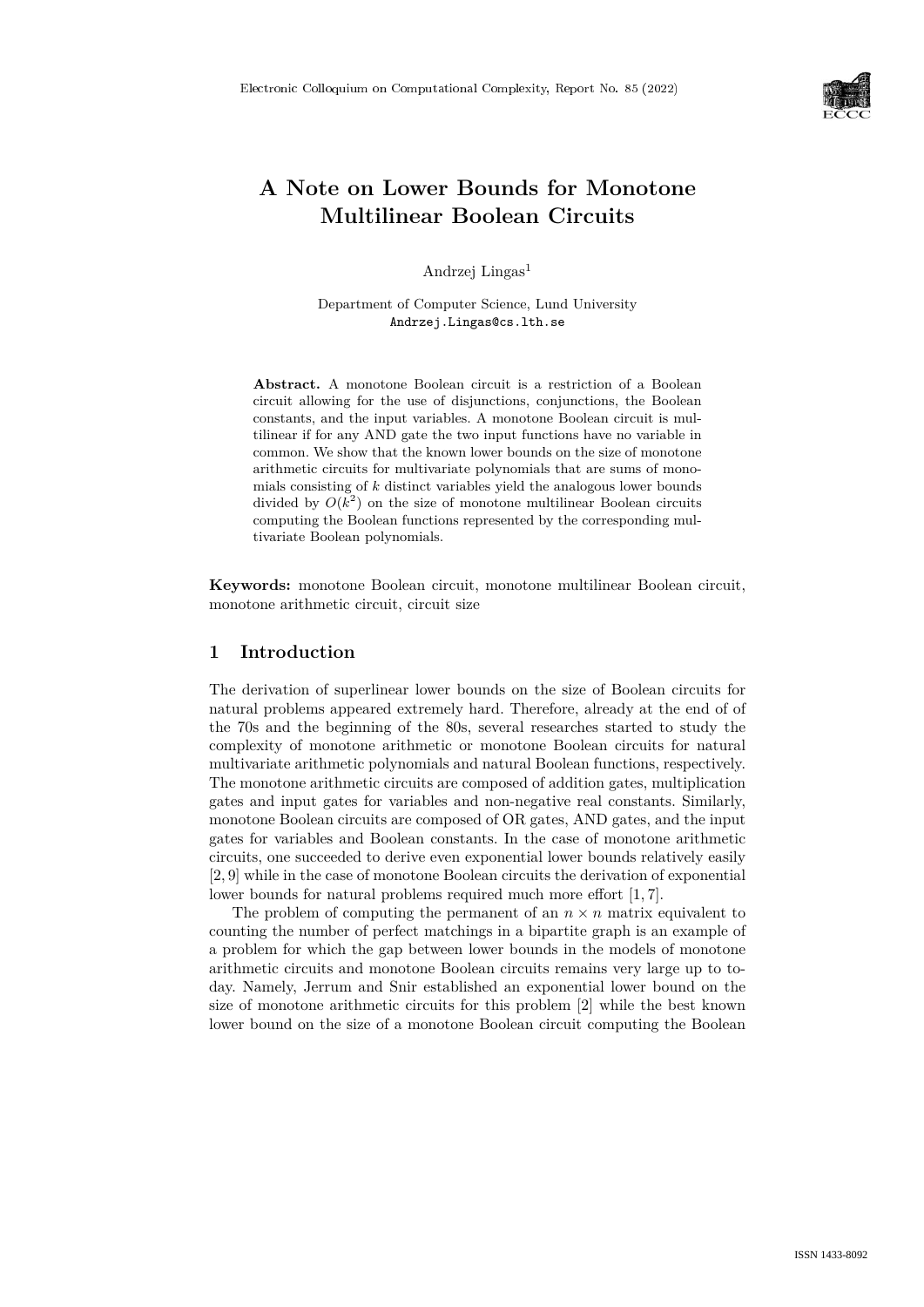variant of the permanent shown by Razborov [8] is only superpolynomial. In order to tackle the gap, Ponnuswami and Venkateswaran introduced the concept of monotone multilinear Boolean circuits and showed an exponential lower bond on the size of the restricted monotone Boolean circuits for the Boolean permanent [4]. A Boolean circuit is multilinear if for any AND gate the two input functions have no variable in common. On the other hand, Raz and Widgerson showed that monotone Boolean circuits for the Boolean permanent require linear depth [6] and Raz proved that multilinear Boolean formulas for this problem have superpolynomial size [5].

In this note, we consider monotone Boolean circuits. They are a restriction of Boolean circuits allowing for disjunctions, conjunctions, the Boolean constants, and the input variables.

We use a simple argument to obtain a more general result than the lower bound of Ponnuswami and Venkateswaran in [4]. We show that the known lower bounds on the size of monotone arithmetic circuits for multivariate polynomials that are sums of monomials consisting of *k* distinct variables [2, 9] yield the analogous lower bounds divided by  $O(k^2)$  on the size of monotone multilinear Boolean circuits computing the Boolean functions represented by the corresponding multivariate Boolean polynomials.

Since several of the aforementioned lower bonds are exponential, our results give further evidence that the model of monotone multilinear Boolean circuit is substantially more restricted than that of monotone Boolean circuit. In particular, the multilinearity condition makes impossible to use the full power of idempotency.

## **2 Monotone circuits, Boolean functions, and arithmetic polynomials**

A *monotone Boolean circuit* is a finite directed acyclic graph with the following properties:

- 1. The indegree of each vertex (termed gate) is either 0 or 2*.*
- 2. The source vertices (i.e., vertices with indegree 0 called input gates) are labeled by variables or the Boolean constants 0*,* 1*.*
- 3. The vertices of indegree 2 are labeled by elements of the set {*OR, AND*} and termed OR gates and AND gates, respectively.

A *monotone arithmetic circuit* is defined analogously by replacing OR and AND with addition and multiplication, respectively. As for constants one could allow for positive ones as in [9] or not use them at all as in [2]. For technical reasons, we shall just allow for the 0*,* 1 constants. Of course, they can be easily eliminated without increasing the number of additions or multiplications.

For convenience, we shall denote the function represented by the multivariate Boolean or arithmetic polynomial computed at a gate *g* of a monotone Boolean or arithmetic circuit also by *g.* The *size* of a monotone Boolean or an arithmetic circuit is the total number of its non-input gates.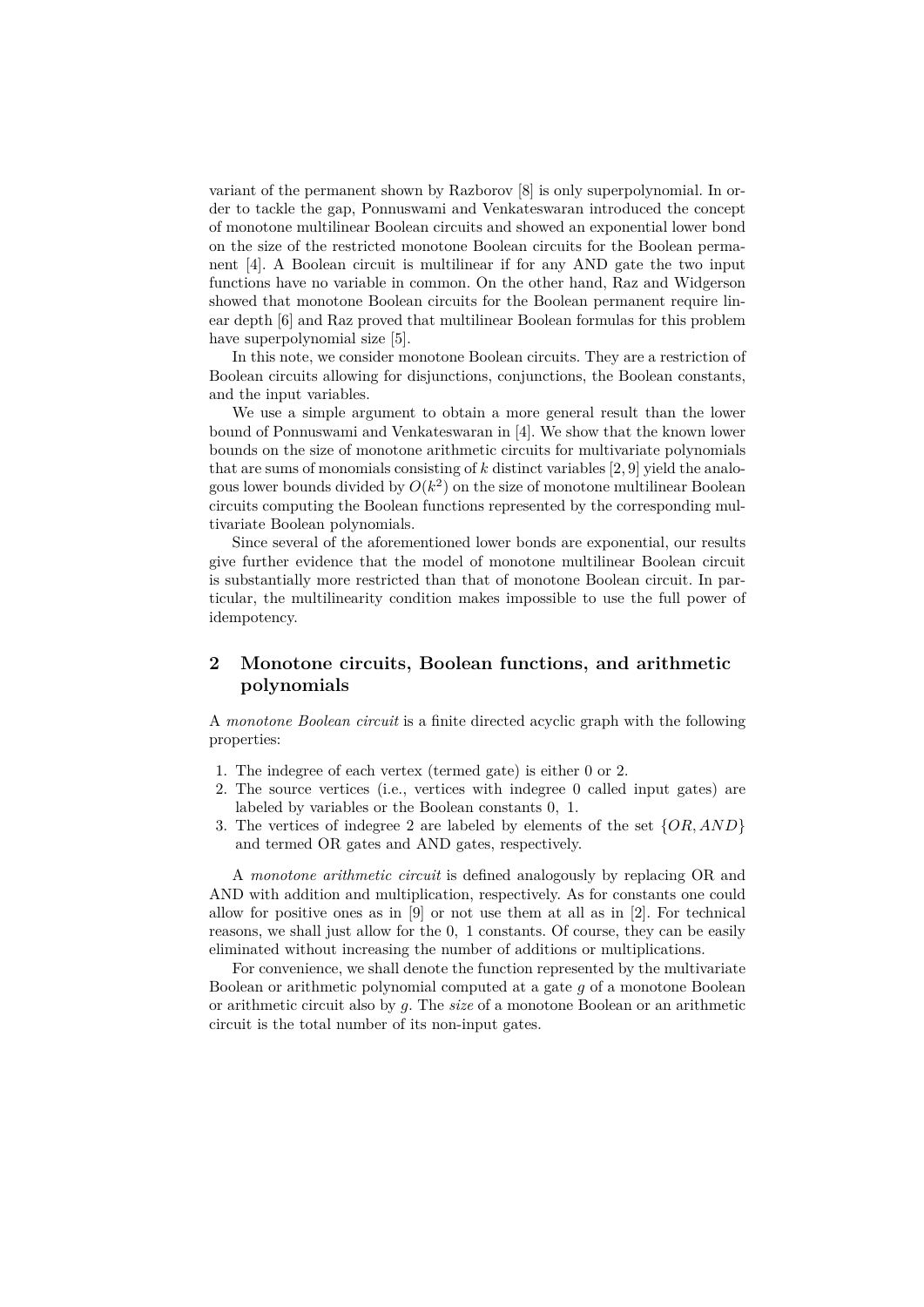A monotone Boolean circuit is *multilinear* if for any AND gate the two input Boolean functions have no variable in common.

With each gate  $g$  of a monotone Boolean circuit, we shall associate a set  $T(g)$ of terms in a natural way. Thus, with each input gate, we associate the singleton set consisting of the corresponding variable or constant. Next, with an OR gate, we associate the union of the sets associated with its direct predecessors. Finally, with an AND gate  $g$ , we associate the set of concatenations  $t_1t_2$  of all pairs of terms  $t_1, t_2,$  where  $t_i \in T(g_i)$  and  $g_i$  stands for the *i*-th direct predecessor of *q* for  $i = 1, 2$ . The function computed at the gate *q* is the disjunction of the functions (called monoms) represented by the terms in  $T(q)$ . The monom  $con(t)$  represented by a term *t* is obtained by replacing concatenations in *t* with conjunctions, respectively. A term in  $T(g)$  is a *zero-term* if it contains the Boolean constant 0*.* Clearly, a zero-term represents the Boolean constant 0*.* By the definition of  $T(g)$  and induction on the structure of the monotone Boolean circuit,  $g = \bigvee_{t \in T(g)} con(t)$  holds. For a term  $t \in T(g)$ , the set of variables occurring in  $t$  is denoted by  $Var(t)$ .

A Boolean form is a finite set of Boolean 0-1 functions. An *implicant* of a Boolean form *F* is a conjunction of some variables and/or Boolean constants (monom) such that there is a function belonging to *F* which is true whenever the conjunction is true. If the conjunction includes the Boolean 0 then it is a *trivial implicant* of *F.*

A non-trivial implicant of *F* that is minimal with respect to included variables is a *prime implicant* of  $F$ . The set of prime implicants of  $F$  is denoted by  $PI(F)$ .

An arithmetic multivariate monomial is a product of a finite number of variables. An arithmetic multivariate polynomial is a linear combination of a finite number of (arithmetic multivariate) monomials possibly extended by a free constant coefficient. The set of monomials of the polynomial *P* is denoted by  $Mon(P)$ . If all coefficients at the monomials in  $Mon(P)$  and the free constant coefficient (if any) are positive then the polynomial *P* is *monotone*. We shall say that two monotone arithmetic multivariate polynomials *P* and *Q* are *similar* if  $Mon(P) = Mon(Q)$ .

### **3 Lower bounds for monotone multilinear Boolean circuits**

Our main idea is to transform a monotone multilinear Boolean circuit *C* computing a monotone Boolean function *P*, whose prime implicants consist of *k* distinct variables, into an  $O(k^2)$  times larger monotone multilinear Boolean circuit  $C'$ that in particular includes a gate whose terms coincide with the non-zero terns of the output gate of *C* that contain *k* variable occurrences. By the multilinearity of  $C'$ , the latter terms contain exactly  $k$  distinct variables and represent exactly all prime implicants of *P*. After replacing disjunctions and conjunctions by additions and multiplications in  $C'$ , respectively, we obtain a monotone arithmetic circuit computing a multivariate polynomial having the same set of monomials as the arithmetic multivariate polynomial corresponding to the representation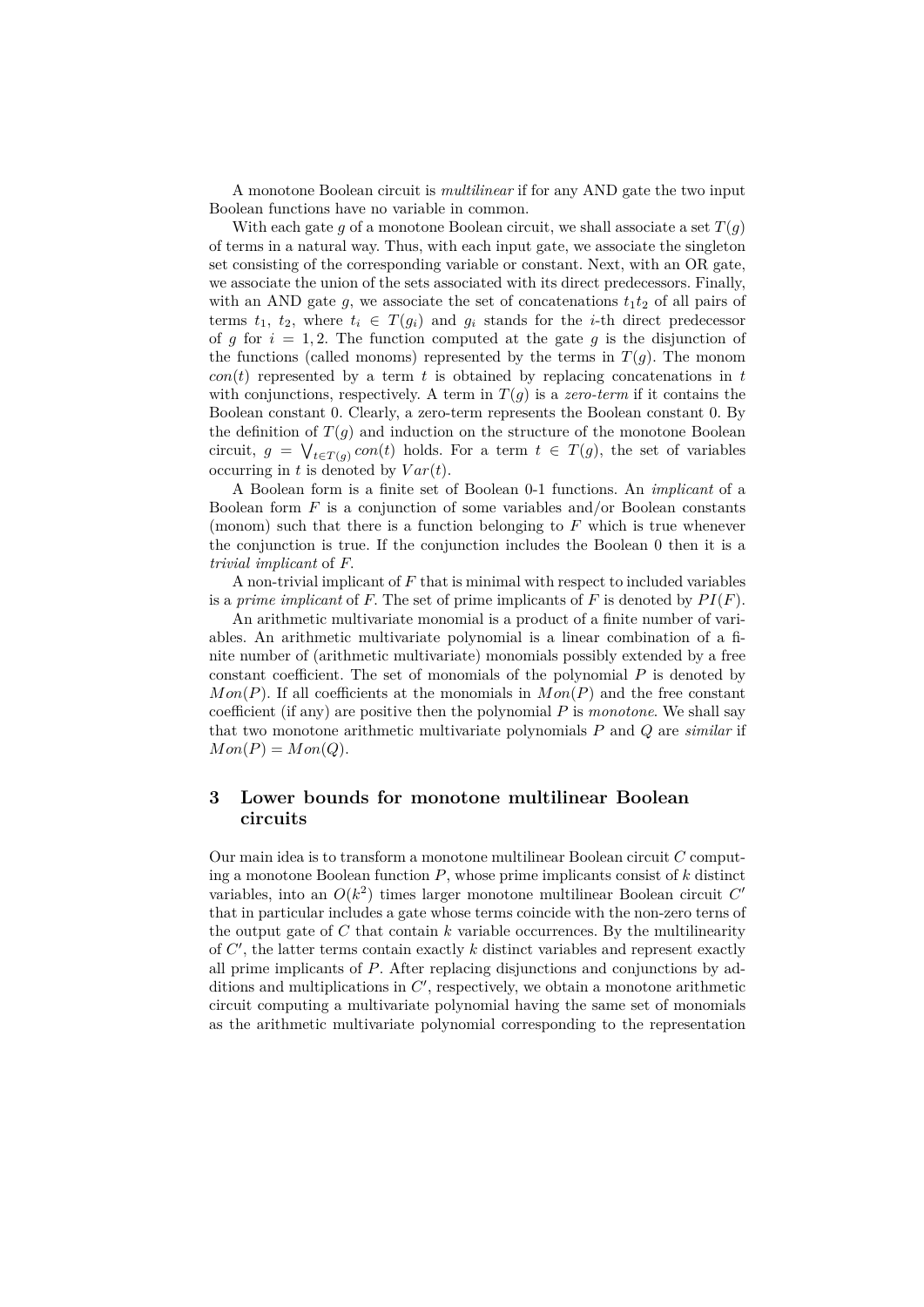of *P* as a disjunction of its prime mplicants. The following lemma is helpful in implementing this idea.

**Lemma 1.** *Let g be a gate of a monotone Boolean circuit without constant input gates for a monotone Boolean function f. For each prime implicant p of g there is a term*  $t \in T(g)$  *representing p that does not contain two or more occurrences of the same variable. Consequently, if all prime implicants of g have the same length k then T*(*g*) *restricted to terms of length k consists of (non-zero) terms having k distinct variable occurrences and representing solely all prime implicants of g.*

*Proof.* The first part is proved by an induction on the structure of the circuit in a bottom up manner. A term with two or more occurrences of the same variable can be formed only at an AND gate. Let *g*1*, g*<sup>2</sup> be direct gate predecessors of *g*. Suppose first that *g* is an AND gate. Consider  $p \in PI(g)$ . It follows that there are  $p_i \in PI(g_i)$ ,  $i = 1, 2$ , such that  $P = p_1 \wedge p_2$ . By the induction hypothesis, there are terms  $t_i \in PI(g_i)$  reprsenting  $p_i$ ,  $i = 1, 2$ , respectively, and having only distinct variable occurrences. We have  $Var(t_1) \cap Var(t_2) = \emptyset$  by the multilinearity assumption since  $p_1$ ,  $p_2$  are prime implicants of  $g_1$ ,  $g_2$ , respectively. Therefore, the term  $t_1t_2$  has only distinct variable occurrences. The case when is *g* is an OR gate follows immediately by the induction hypothesis since if *p* ∈ *PI*(*g*) then *p* ∈ *PI*(*g*<sub>1</sub>) ∪ *PI*(*g*<sub>2</sub>). This completes the proof of the first part. The second part follows immediately from the fact that each term in  $T(q)$ represents an implicant of *g* and if it does not represent a prime implicant of *g* then the term has to contain at least  $k+1$  variable occurrences.

**Theorem 1.** Let  $f_n$  be a sequence of monotone Boolean functions from  $\{0,1\}^n$ *to*  $\{0, 1\}$  *such that each prime implicant of*  $f_n$  *consists of*  $k(n)$  *distinct variables. Let C be a monotone multilinear Boolean circuit for*  $f_n$  *with*  $\beta(n)$  *OR gates and*  $\alpha(n)$  *AND* gates. There is a multivariate polynomial  $\sum_{p \in PI(f_n)} a_p m o n(p)$ , *where*  $a_p$  *are natural coefficients and mon* $(p)$  *is the monomial resulting from the replacement of conjunctions with multiplications in p, and a monotone arithmetic circuit with*  $O(k(n)^2\alpha(n) + k(n)\beta(n))$  *addition gates and*  $O(k(n)^2\alpha(n))$ *multiplication gates computing the polynomial.*

*Proof.* We may assume w.l.o.g. that the circuit *C* does not use input gates with the Boolean constants 0*,* 1, since otherwise, we can easily eliminate them preserving the properties of *C,* in particular the multilinearity, without increasing the number of OR and AND gates.

Now, the idea is to construct a monotone multilinear Boolean circuit  $C'$  on the basis of *C*, where for each gate  $g$  of  $C$  there are at most  $k(n)$  corresponding gates  $g_1, ..., g_{k(n)}$ . For  $1 \leq \ell \leq k(n)$ , the set of terms in  $T(g_\ell)$  is supposed to consist of the (non-zero) terms in  $T(q)$  having exactly  $\ell$  variable occurrences. The construction of  $C'$  is straightforward. For an input gate  $g$  corresponding to a variable *x*, only  $g_1 = x$  is defined. For a gate *g* of *C* with direct predecessor gates *g*<sup>'</sup>, *g*<sup>"</sup> and  $1 \leq \ell \leq k(n)$ , if *g* is an OR gate then  $g_{\ell} = g'_{\ell} \vee g''_{\ell}$  provided that both  $g'_\ell$  and  $g''_\ell$  are defined. If only one of the latter gates is defined then it is substituted for  $g_\ell$ . Finally, if none of the gates  $g'_\ell$ ,  $g''_\ell$  is defined then  $g_\ell$  is not defined.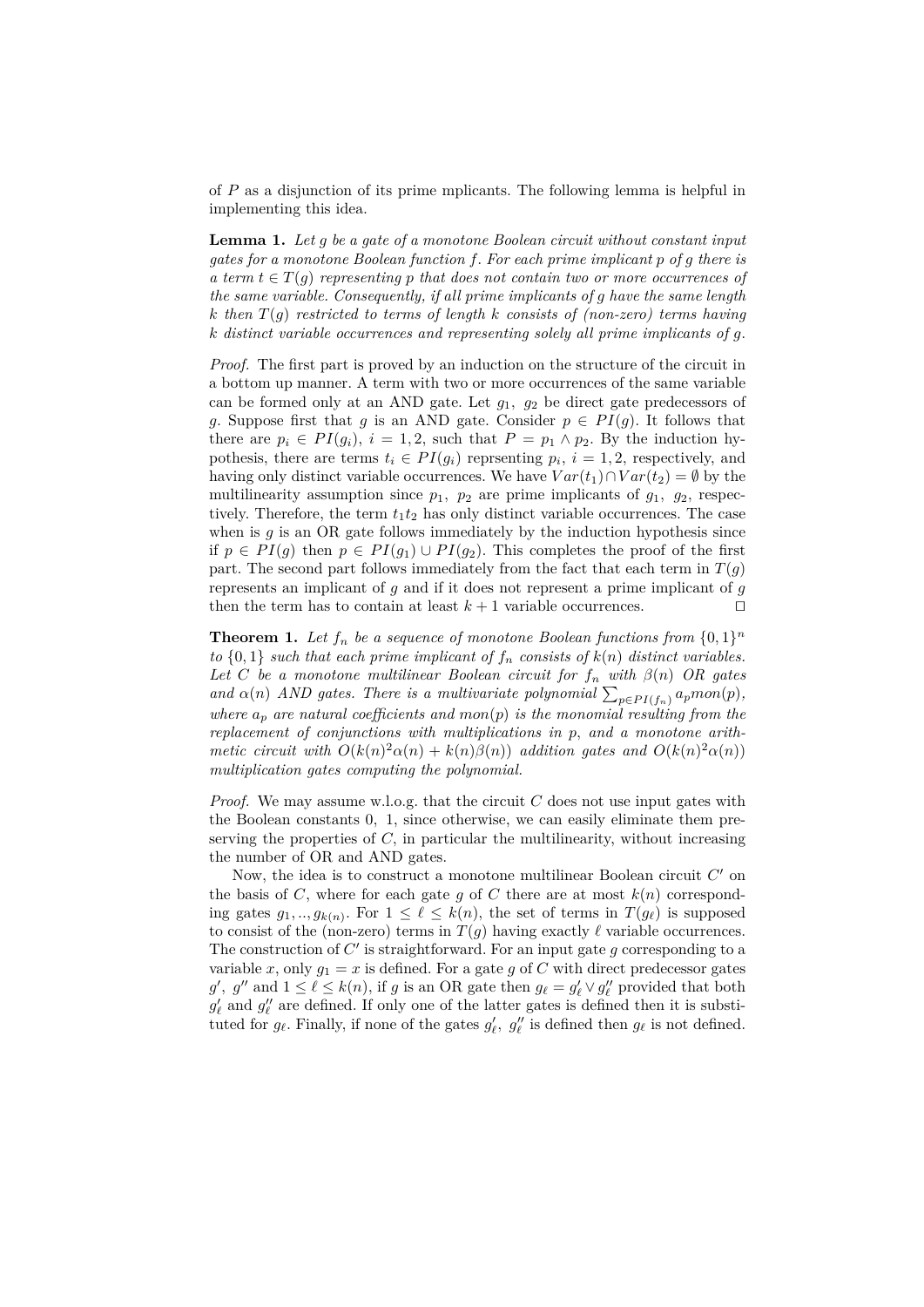Thus, there are at most  $k(n)\beta(n)$  OR gates in C' corresponding to an OR gate in C. If g is an AND gate then  $g_{\ell} = \bigvee_{j=1}^{\ell-1} g'_j \wedge g''_{\ell-j}$ , where the conjunction  $g'_j \wedge g''_{\ell-j}$  takes place if both  $g'_j$  and  $g''_{\ell-j}$  are defined for  $j = 1, ..., \ell - 1$ . If no conjunction takes place in the sum  $g_{\ell}$  is not defined. Thus, in the case of the AND gate, a partial convolution of  $(g'_1, ..., g'_{k(n)})$  and  $(g''_1, ..., g''_{k(n)})$  needs to be computed. It requires  $O(k(n)^2)$  AND and OR gates. Importantly, the AND gates in the monotone Boolean subcircuit computing the convolution satisfy the multilinearity condition since the original AND gate *g* does it. Thus, the resulting monotone Boolean circuit is multilinear and it has  $O(k(n)^2\alpha(n) + k(n)\beta(n))$  OR gates and  $O(k(n)^2\alpha(n))$  AND gates. The correctness of the construction of  $C'$ , i.e., the fulfillment of the supposed relationship between gates in *C* and the corresponding gates in  $C'$  follows by an induction on the structure of  $C$  in a bottom-up manner By the second part of Lemma 1,  $g = \bigvee_{p \in PI(g)} p = \bigvee_{t \in T(g_{k(n)})} con(t) = g_{k(n)}$ holds and each term in  $T(g_{k(n)})$  represents a prime implicant in  $PI(g)$  and has  $k(n)$  different variable occurrences. Hence, if we transform  $C'$  to a monotone arithmetic circuit by replacing OR gates by addition gates and AND gates by multiplication gates, the multivariate polynomial computed at the gate in the transformed circuit corresponding to  $g_{k(n)}$  will have the form stated in the the- $\Box$  or em.

**Corollary 1.** Let  $P_n$  be a sequence of monotone arithmetic *n*-variable polyno*mials whose each monomial is a product of k*(*n*) *distinct variables. Suppose that* any monotone arithmetic circuit computing  $P_n$  or a polynomial similar to  $P_n$ *requires*  $a(n)$  *additions and*  $m(n)$  *multiplications. Let*  $P'_n$  *be the corresponding monotone Boolean polynomial resulting from the replacement of additions and multiplications by disjunctions and conjunctions, respectively, and discarding the positive coefficients at the monomials. Any monotone multilinear Boolean circuit computing the Boolean function represented by*  $P'_n$  *has*  $\Omega((a(n) + m(n))/k(n)^2)$ *size. In particular, it requires*  $\Omega(m(n)/k(n)^2)$  *AND gates.* 

*Proof.* Observe that the monoms of  $P'_n$  corresponding to the monomials of  $P_n$ form the set of prime implicants of the Boolean function represented by  $P_n'$ . Clearly, the monotone arithmetic multivariate polynomial resulting from the replacement of disjunctions and conjunctions by additions and multiplications, respectively, in  $P'_n$  is similar to  $P_n$ . Hence, if for any constant *c*, a monotone multilinear Boolean circuit computing the Boolean function represented by  $P'_n$ has size smaller than the number of addition and multiplication gates divided by  $ck(n)^2$  in a monotone arithmetic circuit computing a polynomial similar to  $P_n$  then we obtain a contradiction with Theorem 1. Similarly, if for any constant *c*, a monotone multilinear Boolean circuit computing the Boolean function represented by  $P_n'$  has a number of AND gates smaller than the number of multiplication gates divided by  $ck(n)^2$  in a monotone arithmetic circuit computing a polynomial similar to  $P_n$  then again we obtain a contradiction with Theorem 1.  $\Box$ 

Since the proofs of the lower bounds on the size of monotone arithmetic circuits for the monotone multivariate polynomials in [2, 9] work also for the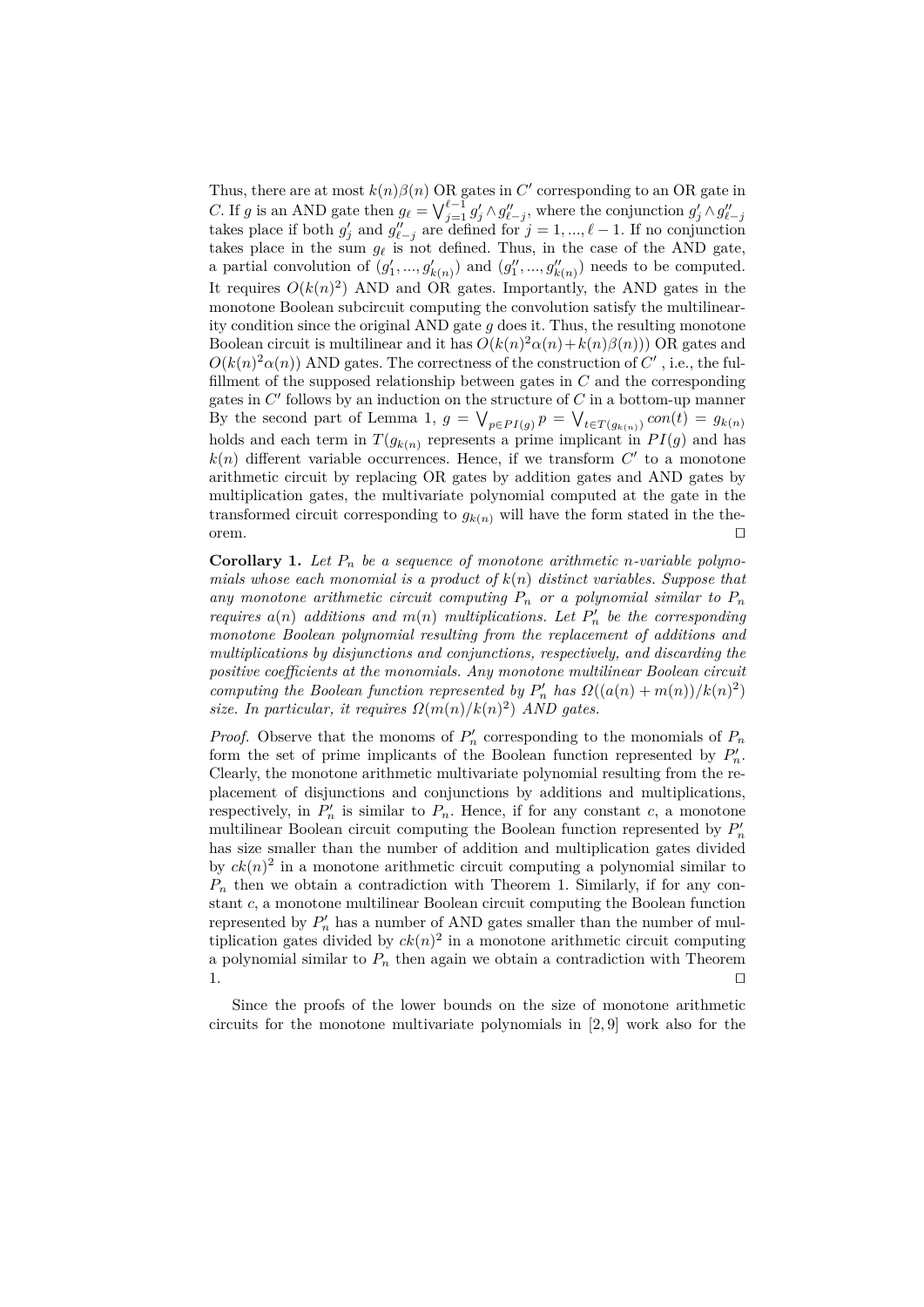polynomials similar to them, i.e., they are invariant of the positive coefficients at the monomials of the polynomials, we obtain the following corollary.

**Corollary 2.** *The lower bounds on the number of addition gates and/or multiplication gates in monotone arithmetic circuits for several sequences of monotone arithmetic n-variable polynomials whose monomials consist of k*(*n*) *distinct variables established by Schnorr in [9] and Jerrum and Snir in [2] carry over to analogous lower bounds on the number of OR and AND gates or just AND gates, respectively, divided by*  $O(k(n)^2)$ *, in monotone multilinear Boolean circuits computing the Boolean functions represented by the corresponding monotone Boolean polynomials (resulting from the replacement of additions and multiplications by disjunctions and conjunctions, respectively).*

*Proof.* Schnorr introduced the concept of a *separated* set of monomials of a monotone arithmetic multivariate polynomial in [9]. Such a set *S* is called separated if it has the following property: for any three monomials *r, s, t* in *S,* if the multi-set of variables in *r* is contained in the union of the multi-sets of variables in *s* and *t* then  $r = s$  or  $r = t$ . Schnorr showed that any monotone arithmetic circuit computing a polynomial *P* whose set *S* of monomials is separated has to include at least  $|S| - 1$  addition gates. Since the definition of a separated set of monomials is invariant of the positive coefficients at the monomials of *P*, the same lower bound on the number of additions holds for any polynomial similar to *P.*

Similarly as in [9], the lower bounds bounds in [2] are established for homogeneous and linear polynomials, i.e., all monomials of the polynomial have the same degree and no monomial contains two or more occurrences of the same variable. Again, the lower bounds on the monotone arithmetic complexity of specific polynomials established in Section 4 of [2] are invariant of the values of the positive coefficients at the monomials and can be immediately extended to any similar polynomials. Namely, the underlying lower bounds are established in Section 3 of [2] for *formal* homogeneous and linear polynomials over the Boolean semi-ring. Then, they are carried over in particular to the arithmetic semi-ring on non-negative reals by a homomorphism  $\tau$  mapping any positive real onto the Boolean 1 and 0 onto the Boolean 0, respectively (see page 878 in [2]).  $\Box$ 

The lower bounds on the size of monotone arithmetic circuits presented in [2, 9] (cf. [10]) include the clique polynomial  $CL_{n,k}$ , the permanent polynomial  $Per_{n\times n}$ , the Hamiltonian circuit polynomial  $HC_{n\times n}$ , and the spanning tree polynomial *STn,n.* Their Boolean counterparts are

$$
BCL_{n,k} = \bigvee_{1 \le v_1 < \ldots < v_k \le n} \bigwedge_{1 \le i < j \le k} x_{v_i, v_j},
$$
\n
$$
BPer_{n \times n} = \bigvee_{\pi \in S(n)} \bigwedge_{i=1}^n x_{i, \pi(i)},
$$
\n
$$
BHC_{n \times n} = \bigvee_{\pi \in C(n)} \bigwedge_{i=1}^n x_{i, \pi(i)},
$$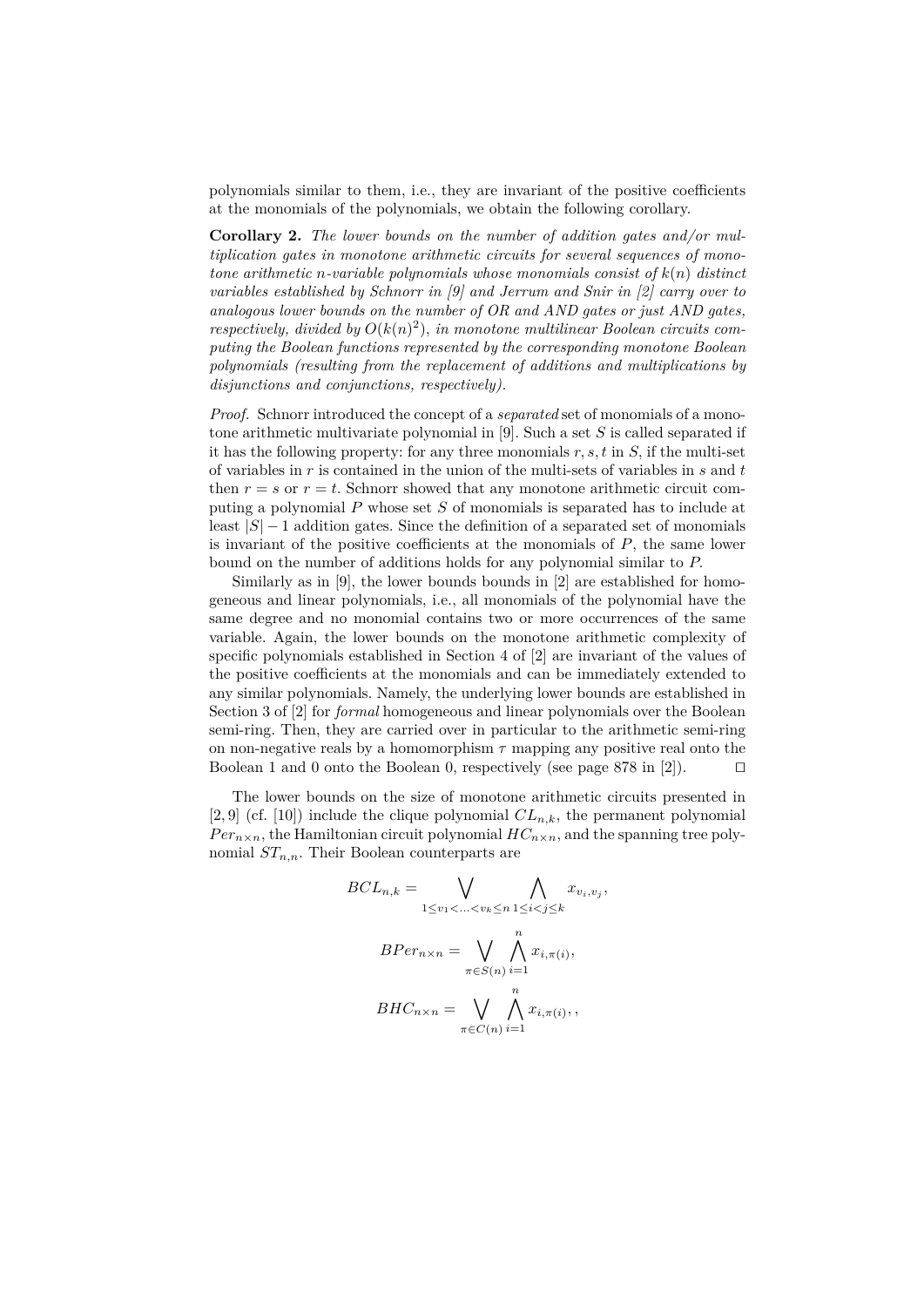$$
BST_{n,n} = \bigvee_{t \in T(n)} x_{2,t(2)} x_{3,t(3)} ... x_{n,t(n)},
$$

respectively, where  $S(n)$ ,  $C(n)$  stand for the set of permutations and the set of cyclic permutations of 1, ..., *n*, respectively, and  $T(n)$  is the set of functions  $t: \{2, 3, ..., n\} \rightarrow \{1, 2, ..., n\}$  such that for each  $i \in \{2, ..., n\}$  there is *q* satisfying  $t^q(i) = 1.$ 

Ponnuswami and Venkateswaran showed that any monotone multilinear Boolean circuit for the Boolean function represented by  $BPer_{n\times n}$  has an exponential in *n* size [4]. By combining Corollary 2 with [2, 9], we obtain the following lower bounds on the size of monotone multilinear Boolean circuits for the Boolean functions represented by  $BCL_{n,k}$ ,  $BPer_{n\times n}$ ,  $BHC_{n,n}$ , and  $BST_{n,n}$ , respectively. For simplicity, we use the names of the Boolean polynomials to denote also the functions represented by them in the following corollary.

**Corollary 3.** *Any monotone multilinear Boolean circuit for*  $BCL_{n,k}$  *has*  $\Omega\left(\binom{n}{k}/k^2\right)$ *size. Next, any monotone multilinear circuit for*  $BPer_{n,n}$  *includes*  $\Omega(n^{-1}(2^{n-1}-1))$  *AND gates, any monotone multilinear circuit for BHC*<sub>*n,n</sub>*</sub>  $i$ *ncludes*  $\Omega(2^{n-3})$  *AND* gates, and any monotone multilinear circuit for  $BST_{n,n}$  $includes \Omega(n^{-3}(4/3)^{n-1}) \text{ AND gates.}$ 

They lower bounds in [2, 9] also include monotone arithmetic circuits for such sets of polynomials as matrix product, convolution and their iterated versions. All results in this section can be easily generalized to include monotone arithmetic circuits computing sets of polynomials and multilinear Boolean circuits computing the corresponding Boolean forms, respectively.

#### **4 Final remarks**

The multilinearity restriction in monotone Boolean circuits is substantial. In particular, it makes impossible to use the full power of idempotency.

As the lower bounds in [2, 9] we rely on are basically asymptotically tight it follows easily that our concrete lower bounds in Corollary 3 are asymptotically tight up to the  $O(k^2)$  factor, where k is the length of the prime implicants of the respective Boolean functions.

Most likely, the requirement in Corollary 1 that the lower bounds hold also for similar polynomials is unnecessary at least in case of the polynomials with symmetric monomials as those considered in [2, 9]. In case of the symmetry of the monomials it is hard to imagine how an asymmetry of the coefficients at the monomials could speed up the circuit computation.

#### **Acknowledgments**

Thanks go to Susanna de Rezende for bringing attention to the monotone Boolean circuit complexity of the Boolean permanent problem studied in [4, 8] and valuable discussions. The research was supported by Swedish Research Council grant 621-2017-03750.

and